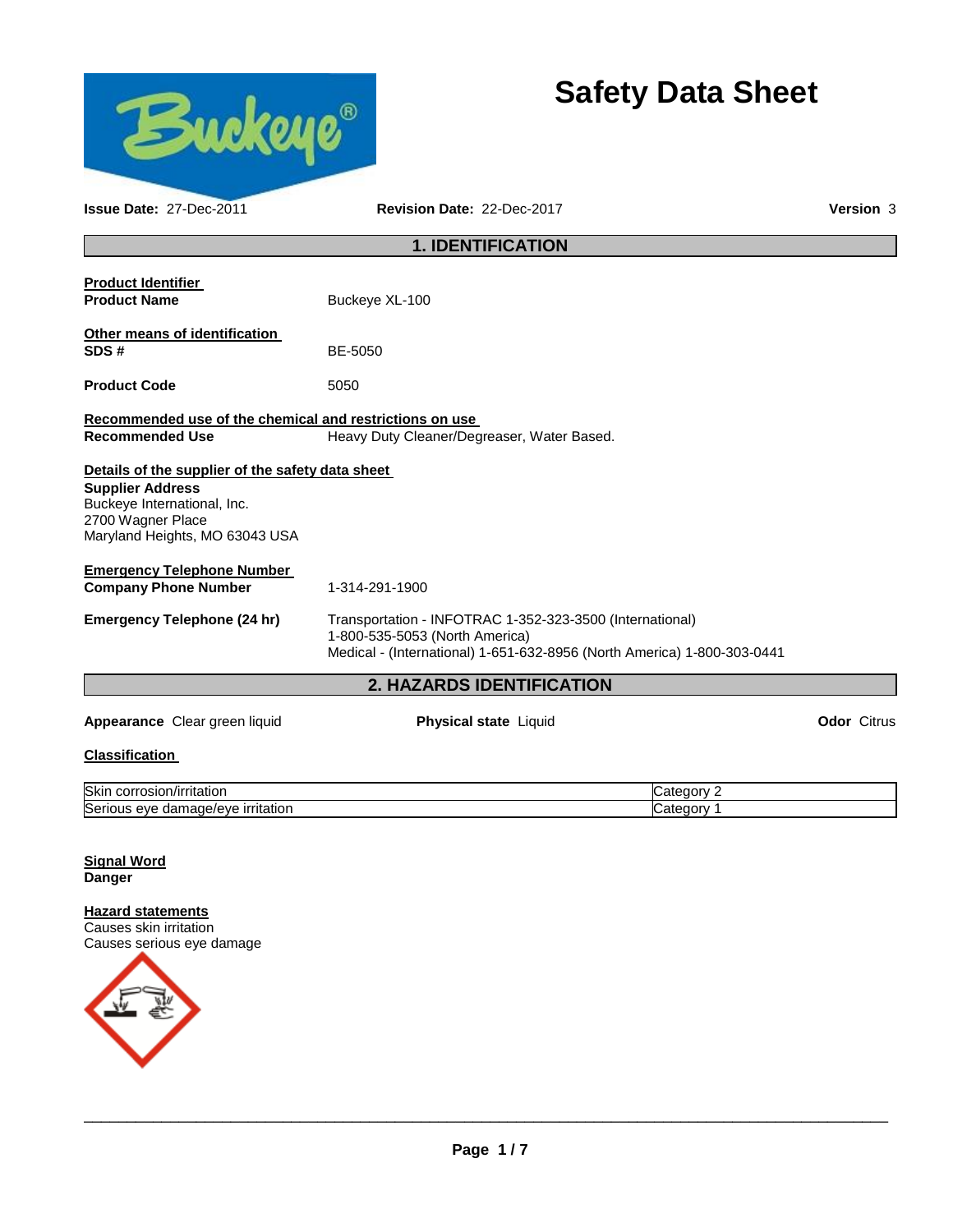#### **Precautionary Statements - Prevention**

Wash face, hands and any exposed skin thoroughly after handling Wear protective gloves/protective clothing/eye protection/face protection

#### **Precautionary Statements - Response**

IF IN EYES: Rinse cautiously with water for several minutes. Remove contact lenses, if present and easy to do. Continue rinsing Immediately call a poison center or doctor/physician

\_\_\_\_\_\_\_\_\_\_\_\_\_\_\_\_\_\_\_\_\_\_\_\_\_\_\_\_\_\_\_\_\_\_\_\_\_\_\_\_\_\_\_\_\_\_\_\_\_\_\_\_\_\_\_\_\_\_\_\_\_\_\_\_\_\_\_\_\_\_\_\_\_\_\_\_\_\_\_\_\_\_\_\_\_\_\_\_\_\_\_\_\_

IF ON SKIN: Wash with plenty of soap and water

If skin irritation occurs: Get medical advice/attention

#### **Other hazards**

Toxic to aquatic life with long lasting effects

## **3. COMPOSITION/INFORMATION ON INGREDIENTS**

| <b>Chemical Name</b> | <b>CAS No</b> | Weight-% |
|----------------------|---------------|----------|
| Alcohol Ethoxylate   | 34398-01-1    | ″4       |
| Tetrasodium EDTA     | 64-02-8       | $\sim$   |

\*\*If Chemical Name/CAS No is "proprietary" and/or Weight-% is listed as a range, the specific chemical identity and/or percentage of composition has been withheld as a trade secret.\*\*

## **4. FIRST-AID MEASURES**

#### **First Aid Measures**

| <b>Eye Contact</b>  | Rinse immediately with plenty of water, also under the eyelids, for at least 15 minutes. Call<br>a physician if irritation persists.  |
|---------------------|---------------------------------------------------------------------------------------------------------------------------------------|
| <b>Skin Contact</b> | Wash off immediately with plenty of water for at least 15 minutes. If skin irritation persists,<br>call a physician.                  |
| <b>Inhalation</b>   | Remove to fresh air.                                                                                                                  |
| Ingestion           | Drink 2-3 large glasses of water. Do not induce vomiting. Call a physician. Never give<br>anything by mouth to an unconscious person. |

#### **Most important symptoms and effects**

**Symptoms Contact may cause irritation and redness. Causes skin irritation. Causes serious eye** damage.

#### **Indication of any immediate medical attention and special treatment needed**

**Notes to Physician Treat symptomatically.** 

## **5. FIRE-FIGHTING MEASURES**

#### **Suitable Extinguishing Media**

Use extinguishing measures that are appropriate to local circumstances and the surrounding environment.

#### **Unsuitable Extinguishing Media** Not determined.

#### **Specific Hazards Arising from the Chemical**

Combustion products may be toxic.

#### **Hazardous Combustion Products** Carbon oxides.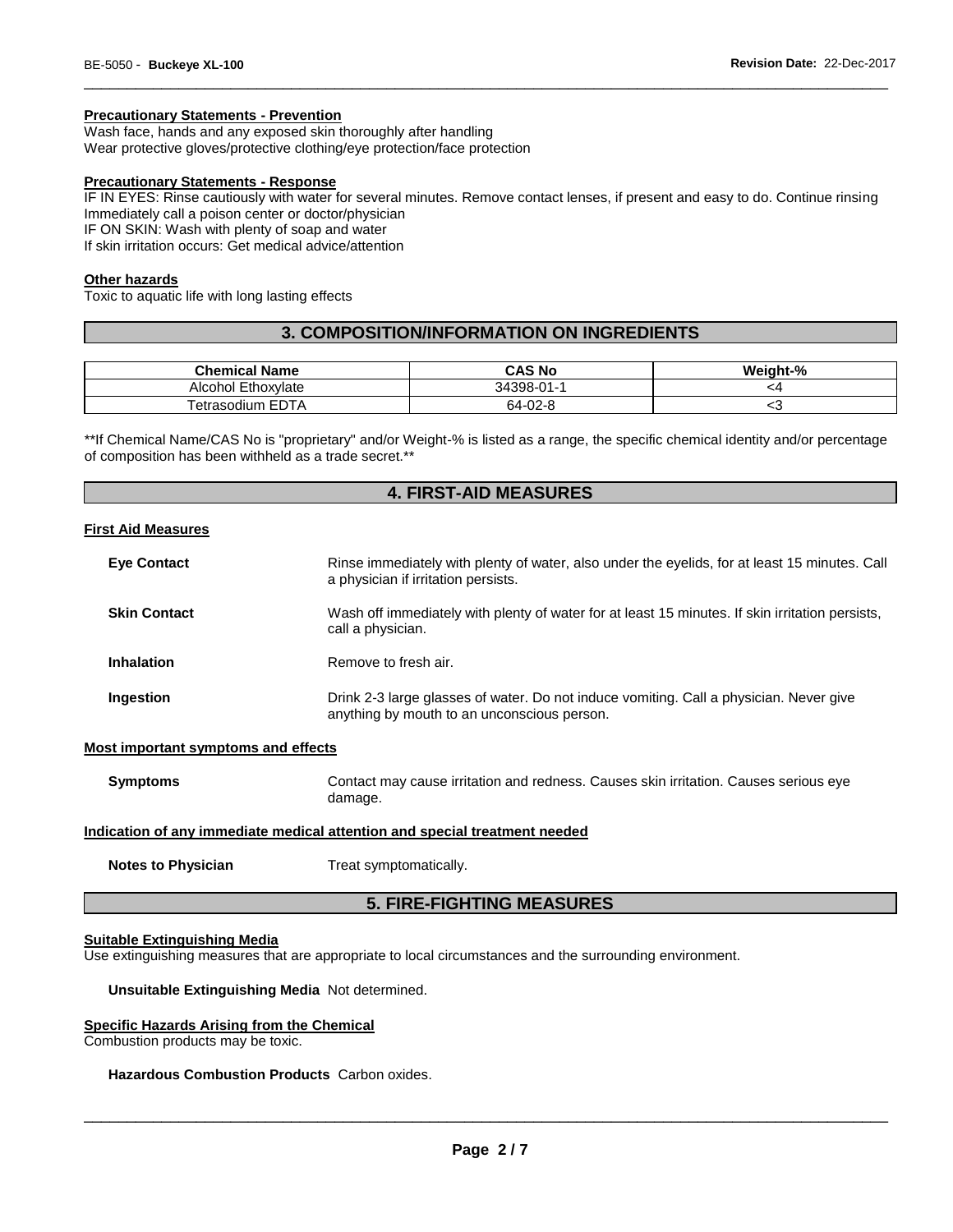#### \_\_\_\_\_\_\_\_\_\_\_\_\_\_\_\_\_\_\_\_\_\_\_\_\_\_\_\_\_\_\_\_\_\_\_\_\_\_\_\_\_\_\_\_\_\_\_\_\_\_\_\_\_\_\_\_\_\_\_\_\_\_\_\_\_\_\_\_\_\_\_\_\_\_\_\_\_\_\_\_\_\_\_\_\_\_\_\_\_\_\_\_\_ **Protective equipment and precautions for firefighters**

As in any fire, wear self-contained breathing apparatus pressure-demand, MSHA/NIOSH (approved or equivalent) and full protective gear.

|                                                              | <b>6. ACCIDENTAL RELEASE MEASURES</b>                                                                                                                                                                                                                                                  |  |  |  |
|--------------------------------------------------------------|----------------------------------------------------------------------------------------------------------------------------------------------------------------------------------------------------------------------------------------------------------------------------------------|--|--|--|
|                                                              | Personal precautions, protective equipment and emergency procedures                                                                                                                                                                                                                    |  |  |  |
| <b>Personal Precautions</b>                                  | Use personal protection recommended in Section 8.                                                                                                                                                                                                                                      |  |  |  |
| <b>Environmental precautions</b>                             |                                                                                                                                                                                                                                                                                        |  |  |  |
| <b>Environmental precautions</b>                             | Prevent from entering into soil, ditches, sewers, waterways and/or groundwater. See<br>Section 12, Ecological Information. See Section 13: DISPOSAL CONSIDERATIONS. See<br>Section 12 for additional Ecological Information.                                                           |  |  |  |
| Methods and material for containment and cleaning up         |                                                                                                                                                                                                                                                                                        |  |  |  |
| <b>Methods for Containment</b>                               | Prevent further leakage or spillage if safe to do so.                                                                                                                                                                                                                                  |  |  |  |
| <b>Methods for Clean-Up</b>                                  | Pick up with mop, wet/dry vac, or absorbent material. Rinse area with clear water and allow<br>floor to dry before allowing traffic.                                                                                                                                                   |  |  |  |
|                                                              | 7. HANDLING AND STORAGE                                                                                                                                                                                                                                                                |  |  |  |
| <b>Precautions for safe handling</b>                         |                                                                                                                                                                                                                                                                                        |  |  |  |
| <b>Advice on Safe Handling</b>                               | Handle in accordance with good industrial hygiene and safety practice. Use personal<br>protection recommended in Section 8. Avoid contact with skin, eyes or clothing. Wash face,<br>hands, and any exposed skin thoroughly after handling. Keep containers closed when not in<br>use. |  |  |  |
| Conditions for safe storage, including any incompatibilities |                                                                                                                                                                                                                                                                                        |  |  |  |
| <b>Storage Conditions</b>                                    | Keep containers tightly closed in a dry, cool and well-ventilated place. Store at room<br>temperature.                                                                                                                                                                                 |  |  |  |
| <b>Incompatible Materials</b>                                | Chlorine bleach.                                                                                                                                                                                                                                                                       |  |  |  |
|                                                              | 8. EXPOSURE CONTROLS/PERSONAL PROTECTION                                                                                                                                                                                                                                               |  |  |  |
| <b>Exposure Guidelines</b>                                   | This product, as supplied, does not contain any hazardous materials with occupational<br>exposure limits established by the region specific regulatory bodies                                                                                                                          |  |  |  |
| <b>Appropriate engineering controls</b>                      |                                                                                                                                                                                                                                                                                        |  |  |  |
| <b>Engineering Controls</b>                                  | Ensure adequate ventilation, especially in confined areas. Eyewash stations. Showers.                                                                                                                                                                                                  |  |  |  |
|                                                              | Individual protection measures, such as personal protective equipment                                                                                                                                                                                                                  |  |  |  |
| <b>Eye/Face Protection</b>                                   | Risk of contact: Wear approved safety goggles.                                                                                                                                                                                                                                         |  |  |  |
| <b>Skin and Body Protection</b>                              | Refer to 29 CFR 1910.138 for appropriate skin and body protection.                                                                                                                                                                                                                     |  |  |  |
| <b>Respiratory Protection</b>                                | Refer to 29 CFR 1910.134 for respiratory protection requirements.                                                                                                                                                                                                                      |  |  |  |
|                                                              | General Hygiene Considerations Handle in accordance with good industrial hygiene and safety practice. Wash hands<br>thoroughly after handling.                                                                                                                                         |  |  |  |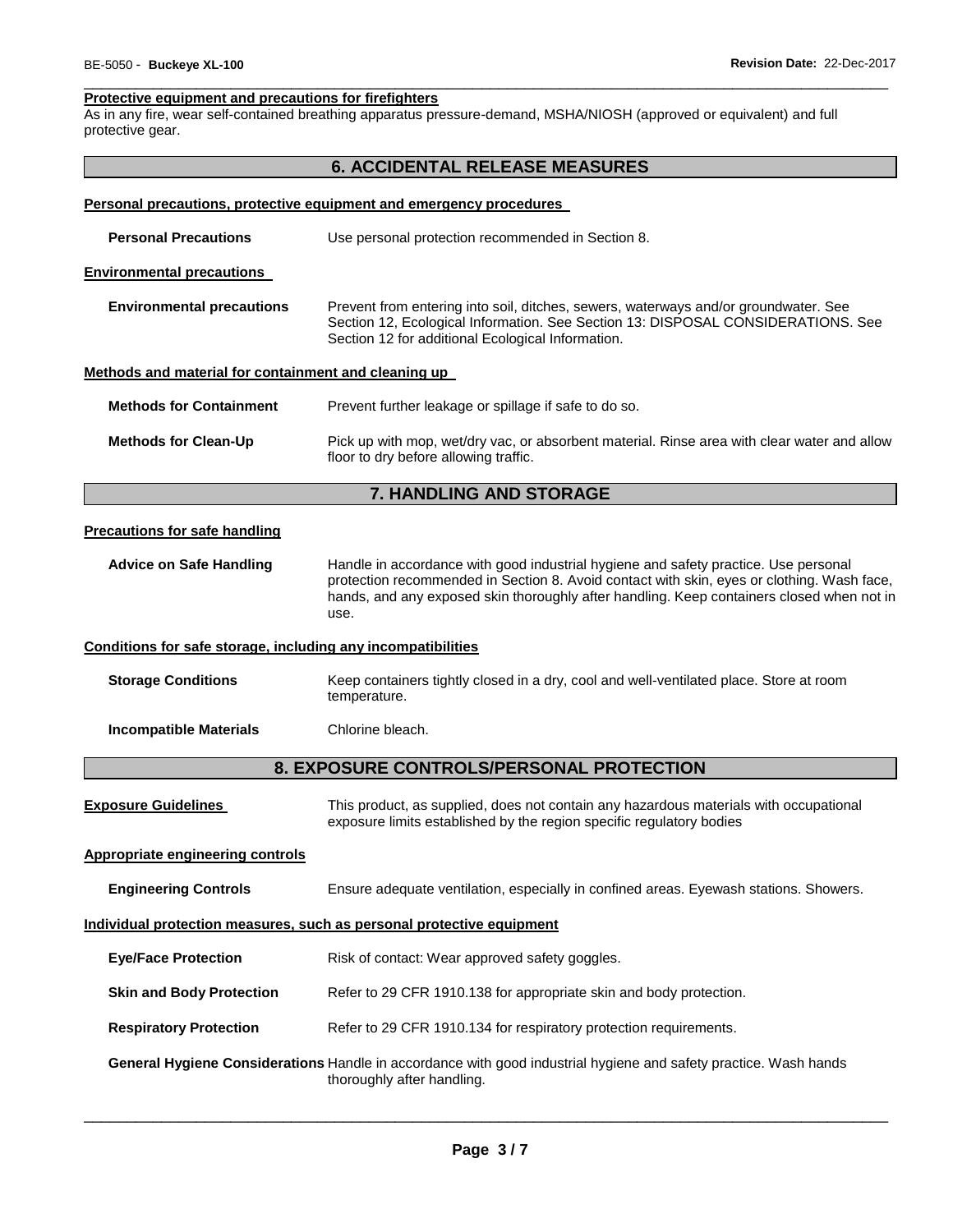## **9. PHYSICAL AND CHEMICAL PROPERTIES**

\_\_\_\_\_\_\_\_\_\_\_\_\_\_\_\_\_\_\_\_\_\_\_\_\_\_\_\_\_\_\_\_\_\_\_\_\_\_\_\_\_\_\_\_\_\_\_\_\_\_\_\_\_\_\_\_\_\_\_\_\_\_\_\_\_\_\_\_\_\_\_\_\_\_\_\_\_\_\_\_\_\_\_\_\_\_\_\_\_\_\_\_\_

## **Information on basic physical and chemical properties**

| <b>Physical state</b><br>Appearance<br>Color | Liquid<br>Clear green liquid<br>Clear green | Odor<br><b>Odor Threshold</b> | Citrus<br>Not determined |
|----------------------------------------------|---------------------------------------------|-------------------------------|--------------------------|
| <b>Property</b><br>рH                        | <b>Values</b><br>$12.5 \pm 0.2$ (conc)      | Remarks • Method              |                          |
|                                              | $11.6 \pm 0.2$ (1:10 dilution)              |                               |                          |
| <b>Melting Point/Freezing Point</b>          | Not determined                              |                               |                          |
| <b>Boiling Point/Boiling Range</b>           | 100 °C / 212 °F                             |                               |                          |
| <b>Flash Point</b>                           | None                                        |                               |                          |
| <b>Evaporation Rate</b>                      | 1.0                                         | (Water = 1)                   |                          |
| <b>Flammability (Solid, Gas)</b>             | Liquid-Not applicable                       |                               |                          |
| <b>Flammability Limits in Air</b>            |                                             |                               |                          |
| <b>Upper Flammability Limits</b>             | Not applicable                              |                               |                          |
| <b>Lower Flammability Limit</b>              | Not applicable                              |                               |                          |
| <b>Vapor Pressure</b>                        | Not determined                              |                               |                          |
| <b>Vapor Density</b>                         | Not determined                              |                               |                          |
| <b>Relative Density</b>                      | 1.01                                        |                               |                          |
| <b>Water Solubility</b>                      | Infinite                                    |                               |                          |
| Solubility in other solvents                 | Not determined                              |                               |                          |
| <b>Partition Coefficient</b>                 | Not determined                              |                               |                          |
| <b>Auto-ignition Temperature</b>             | Not determined                              |                               |                          |
| <b>Decomposition Temperature</b>             | Not determined                              |                               |                          |
| <b>Kinematic Viscosity</b>                   | Not determined                              |                               |                          |
| <b>Dynamic Viscosity</b>                     | Not determined                              |                               |                          |
| <b>Explosive Properties</b>                  | Not determined                              |                               |                          |
| <b>Oxidizing Properties</b>                  | Not determined                              |                               |                          |

## **10. STABILITY AND REACTIVITY**

#### **Reactivity**

Not reactive under normal conditions.

#### **Chemical Stability**

Stable under recommended storage conditions.

#### **Possibility of Hazardous Reactions**

None under normal processing.

#### **Hazardous Polymerization** Hazardous polymerization does not occur.

#### **Conditions to Avoid**

Keep separated from incompatible substances. Keep out of reach of children.

## **Incompatible Materials**

Chlorine bleach.

#### **Hazardous Decomposition Products**

Carbon oxides.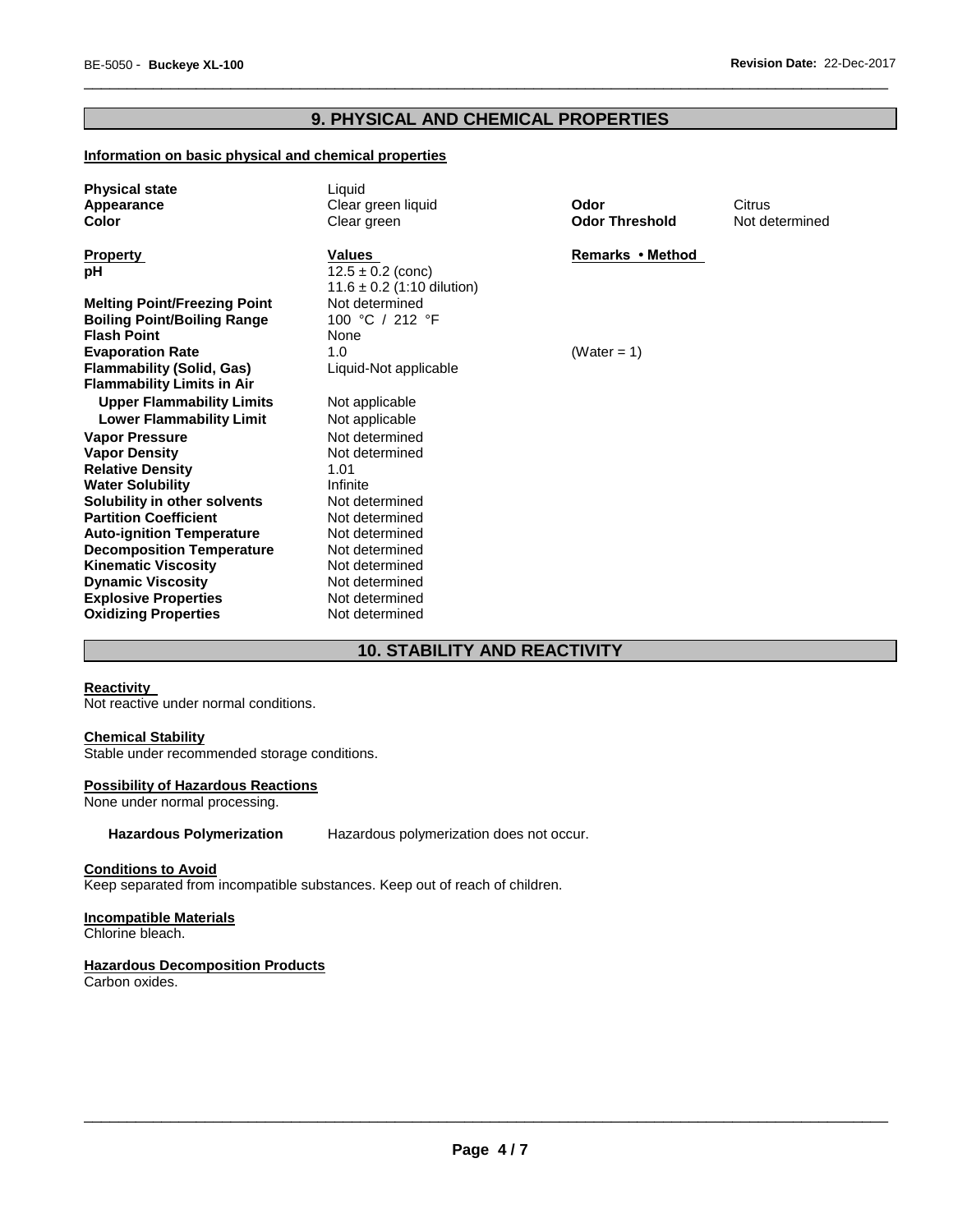#### \_\_\_\_\_\_\_\_\_\_\_\_\_\_\_\_\_\_\_\_\_\_\_\_\_\_\_\_\_\_\_\_\_\_\_\_\_\_\_\_\_\_\_\_\_\_\_\_\_\_\_\_\_\_\_\_\_\_\_\_\_\_\_\_\_\_\_\_\_\_\_\_\_\_\_\_\_\_\_\_\_\_\_\_\_\_\_\_\_\_\_\_\_ **11. TOXICOLOGICAL INFORMATION**

#### **Information on likely routes of exposure**

| <b>Product Information</b> |                                  |
|----------------------------|----------------------------------|
| <b>Eye Contact</b>         | Causes serious eye damage.       |
| <b>Skin Contact</b>        | Causes skin irritation.          |
| <b>Inhalation</b>          | Avoid breathing vapors or mists. |
| Ingestion                  | Do not ingest.                   |

#### **Component Information**

| <b>Chemical Name</b>                             | ATEmix (oral)                          | <b>ATEmix (dermal)</b>                       | <b>Inhalation LC50</b> |  |  |
|--------------------------------------------------|----------------------------------------|----------------------------------------------|------------------------|--|--|
| Water                                            | $> 90$ mL/kg (Rat)                     |                                              |                        |  |  |
| 7732-18-5                                        |                                        |                                              |                        |  |  |
| Sodium xylenesulfonate<br>1300-72-7              | $= 1000$ mg/kg (Rat)                   |                                              |                        |  |  |
| Dipropylene glycol monobutyl ether<br>29911-28-2 | $= 1620 \mu L/kg$ (Rat)                | $=$ 5860 µL/kg (Rabbit)                      | $= 42.1$ ppm (Rat) 4 h |  |  |
| Tetrasodium EDTA<br>64-02-8                      | $= 10$ g/kg (Rat) = 1658 mg/kg<br>Rat) |                                              | -                      |  |  |
| Sodium hydroxide<br>1310-73-2                    |                                        | $= 1350$ mg/kg (Rabbit)                      | -                      |  |  |
| 2.2'.2"-Nitrilotriethanol<br>$102 - 71 - 6$      | $= 4190$ mg/kg (Rat)                   | Rabbit) > 16 mL/kg (<br>> 20 mL/kg (<br>Rat) |                        |  |  |
| Sodium metasilicate<br>6834-92-0                 | $= 1153$ mg/kg (Rat)                   |                                              | -                      |  |  |

#### **Information on physical, chemical and toxicological effects**

**Symptoms** Please see section 4 of this SDS for symptoms.

#### **Delayed and immediate effects as well as chronic effects from short and long-term exposure**

**Carcinogenicity Group 3 IARC components are "not classifiable as human carcinogens".** 

| <b>Chemical Name</b>      | <b>ACGIH</b><br>… | <b>IARC</b>    | . | <b>OCU</b> |
|---------------------------|-------------------|----------------|---|------------|
| 2.2'.2"-Nitrilotriethanol |                   | <b>Group 3</b> |   |            |
| $102 - 71$<br>1-C         |                   |                |   |            |

#### **Numerical measures of toxicity**

**The following values are calculated based on chapter 3.1 of the GHS document** . **ATEmix (oral)** 6,101.00 mg/kg mg/L **ATEmix (oral)** 6,101.00 mg/kg mg/L

## **12. ECOLOGICAL INFORMATION**

#### **Ecotoxicity**

Toxic to aquatic life with long lasting effects.

#### **Component Information**

| <b>Chemical Name</b> | Algae/aquatic plants   | Fish                                                           | Crustacea                    |
|----------------------|------------------------|----------------------------------------------------------------|------------------------------|
| Tetrasodium EDTA     | 1.01: 72 h Desmodesmus | [41: 96 h Lepomis macrochirus mg/L]                            | 610: 24 h Daphnia magna mg/L |
| 64-02-8              | subspicatus mg/L EC50  | LC50 static 59.8: 96 h Pimephales<br>promelas mg/L LC50 static | EC50                         |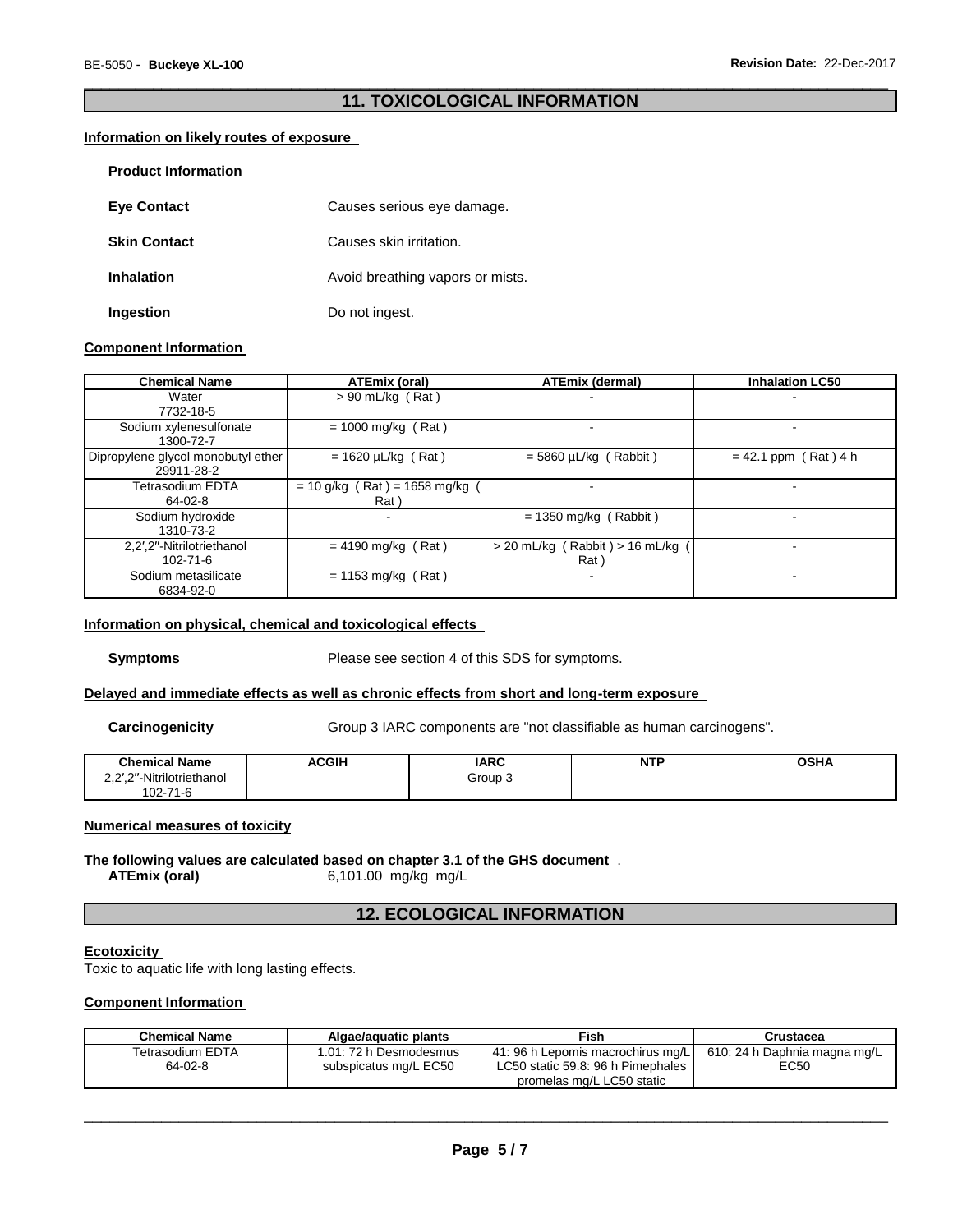## **Persistence/Degradability**

Not determined.

## **Bioaccumulation**

Not determined.

## **Mobility**

Not determinded

#### **Other Adverse Effects**

Not determined

## **13. DISPOSAL CONSIDERATIONS**

\_\_\_\_\_\_\_\_\_\_\_\_\_\_\_\_\_\_\_\_\_\_\_\_\_\_\_\_\_\_\_\_\_\_\_\_\_\_\_\_\_\_\_\_\_\_\_\_\_\_\_\_\_\_\_\_\_\_\_\_\_\_\_\_\_\_\_\_\_\_\_\_\_\_\_\_\_\_\_\_\_\_\_\_\_\_\_\_\_\_\_\_\_

#### **Waste Treatment Methods**

| <b>Disposal of Wastes</b>     | Disposal should be in accordance with applicable regional, national and local laws and<br>regulations. |
|-------------------------------|--------------------------------------------------------------------------------------------------------|
| <b>Contaminated Packaging</b> | Disposal should be in accordance with applicable regional, national and local laws and<br>regulations. |

## **14. TRANSPORT INFORMATION**

| <b>Note</b> | Please see current shipping paper for most up to date shipping information, including<br>exemptions and special circumstances. |
|-------------|--------------------------------------------------------------------------------------------------------------------------------|
| <u>DOT</u>  | Not regulated                                                                                                                  |
| <u>IATA</u> | Not regulated                                                                                                                  |
| <b>IMDG</b> | Not regulated                                                                                                                  |

## **15. REGULATORY INFORMATION**

#### **International Inventories**

| <b>Chemical Name</b> | TSCA | <b>IDSL/NDSLIEINECS/EI</b> | LINCS | <b>ENCS</b> | <b>IECSC</b> | <b>KECL</b> | <b>PICCS</b> | <b>AICS</b> |
|----------------------|------|----------------------------|-------|-------------|--------------|-------------|--------------|-------------|
| Alcohol Ethoxylate   |      |                            |       | Present     |              | Present     |              |             |
| Tetrasodium EDTA     |      |                            |       | Present     |              | Present     |              |             |

**Legend:** 

*TSCA - United States Toxic Substances Control Act Section 8(b) Inventory* 

*DSL/NDSL - Canadian Domestic Substances List/Non-Domestic Substances List* 

*EINECS/ELINCS - European Inventory of Existing Chemical Substances/European List of Notified Chemical Substances* 

*ENCS - Japan Existing and New Chemical Substances* 

*IECSC - China Inventory of Existing Chemical Substances* 

*KECL - Korean Existing and Evaluated Chemical Substances* 

*PICCS - Philippines Inventory of Chemicals and Chemical Substances* 

*AICS - Australian Inventory of Chemical Substances*